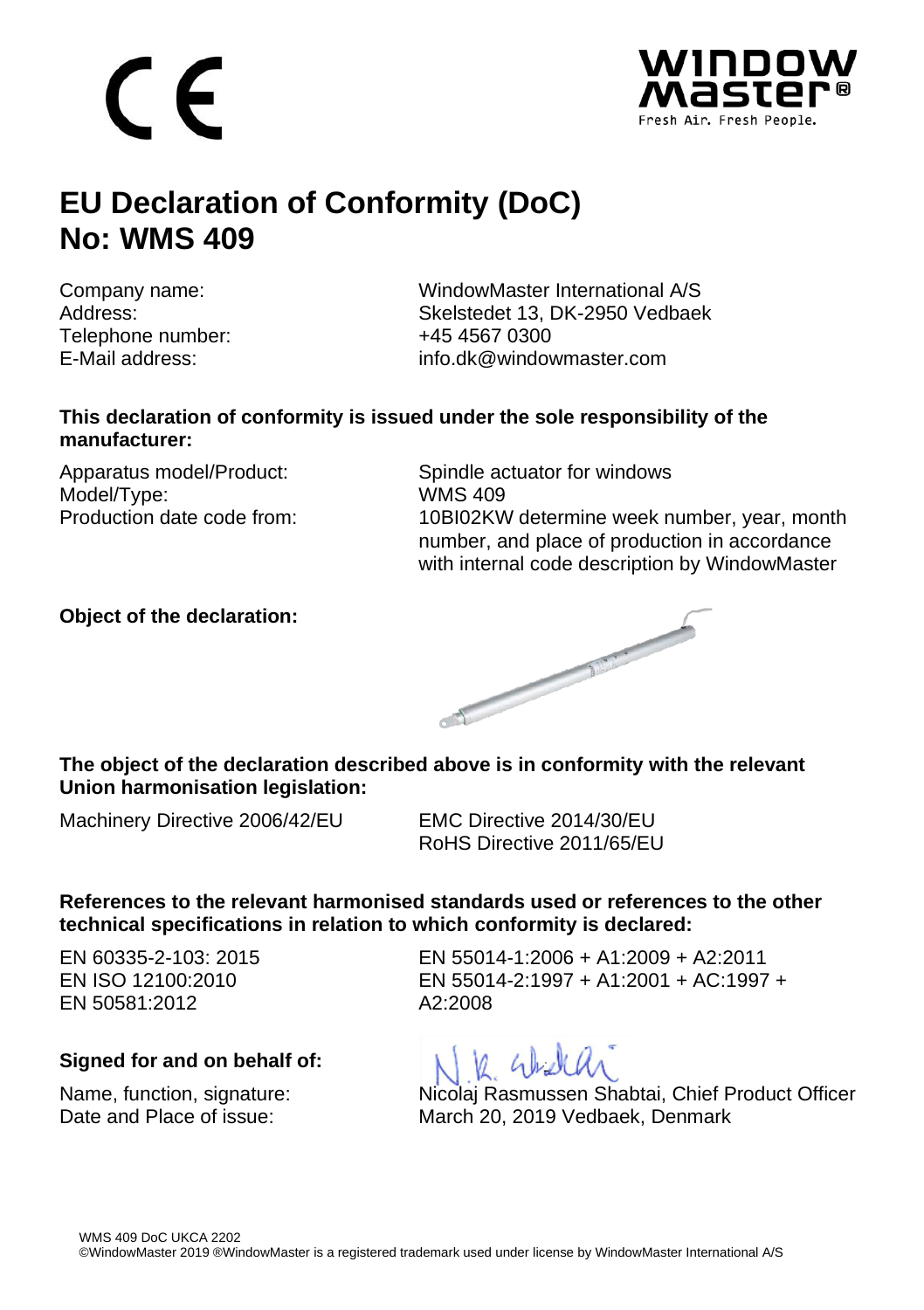## C E



## **EU-Konformitätserklärung Nr.: WMS 409**

Telefonnummer: +45 4567 0300

Name des Herstellers: WindowMaster International A/S<br>Adresse: Skelstedet 13, DK-2950 Vedbael Skelstedet 13, DK-2950 Vedbaek E-Mail-Adresse: info.dk@windowmaster.com

### **Die alleinige Verantwortung für die Ausstellung dieser Konformitätserklärung trägt der Hersteller:**

Gerätmodell / Produkt: Spindelantrieb für Fenster Modelltyp: WMS 409<br>Produktionsdatumcode von: 10BI02KW

10BI02KW Bestimmen Sie die Wochennummer. das Jahr, die Monatsnummer und den Produktionsort gemäß der internen Codebeschreibung von WindowMaster

### **Gegenstand der Erklärung:**



**Der oben beschriebene Gegenstand der Erklärung erfüllt die einschlägigen Harmonisierungsrechtsvorschriften der Union:**

Maschinenrichtlinien 2006/42/EU EMV-Richtlinien 2014/30/EU

RoHS-Richtlinien 2011/65/EU

**Angabe der einschlägigen harmonisierten Normen, die zugrunde gelegt wurden, oder Angabe der anderen technischen Spezifikationen, in Bezug auf die die Konformität erklärt wird:**

 $M$   $4h$ 

EN 60335-2-103: 2015 EN ISO 12100:2010 EN 50581:2012

EN 55014-1:2006 + A1:2009 + A2:2011 EN 55014-2:1997 + A1:2001 + AC:1997 + A2:2008

### **Unterzeichnet für und im Namen von:**

Name, Funktion, Unterschrift: Nicolaj Rasmussen Shabtai, Chief Product Officer Ort und Datum der Ausstellung: März 20, 2019 Vedbaek, Dänemark

### **EU-Overensstemmelseserklæring**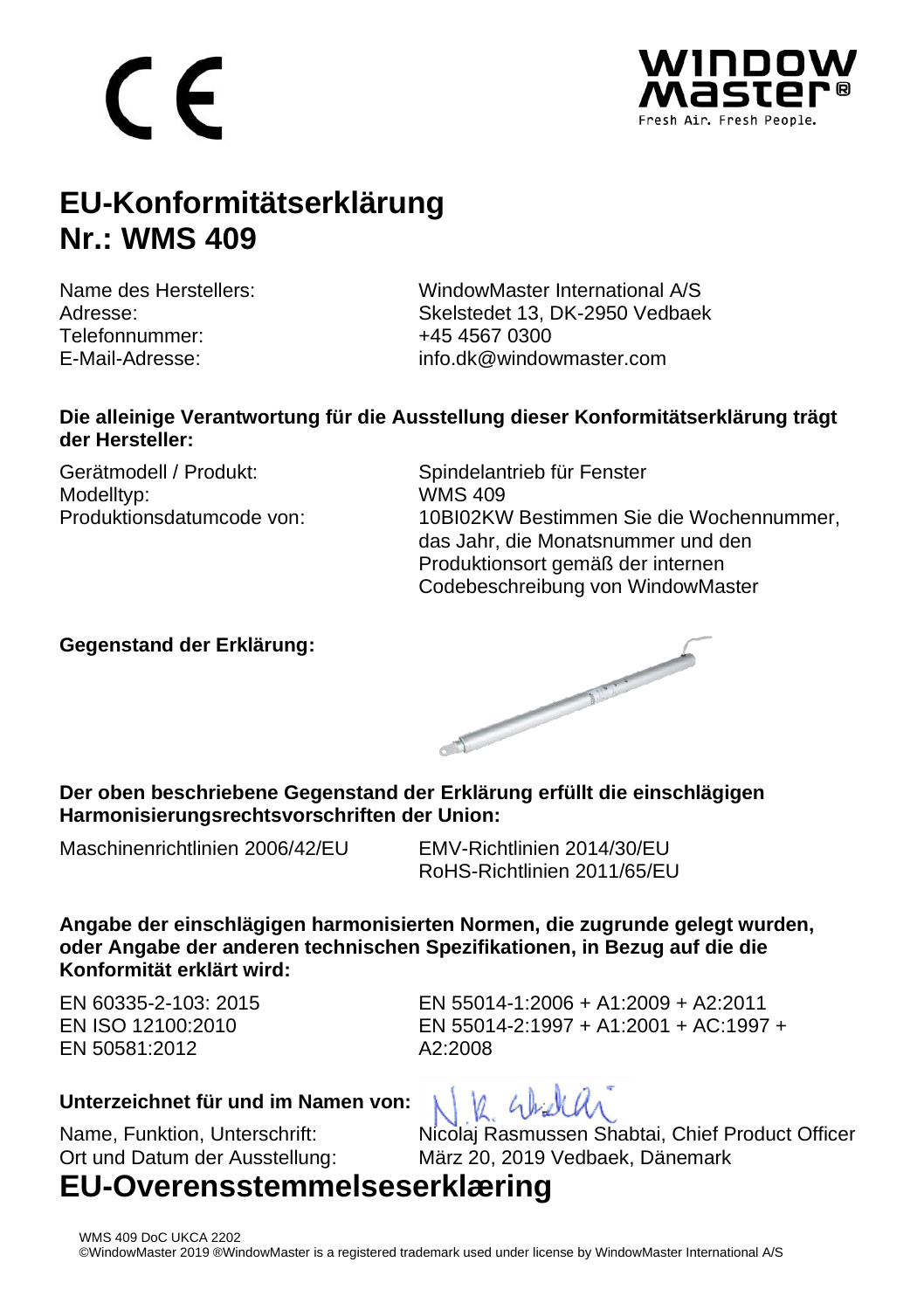# $\epsilon$



### **Nr.: WMS 409**

Telefonnummer:<br>F-mailadresse:

Firmanavn: WindowMaster International A/S Skelstedet 13, DK-2950 Vedbæk<br>+45 4567 0300 info.dk@windowmaster.com

### **Denne overensstemmelseserklæring udstedes på fabrikantens ansvar:**

Apparatmodel/Produkt: Spindelmotor til vinduer<br>Modeltype: WMS 409 Modeltype:

Produktionsdatokode fra: 10BI02KW fastsætter ugenummer, år, måned og produktionssted i overensstemmelse med intern kodebeskrivelse af WindowMaster

### **Erklæringens genstand:**



**Genstanden for erklæringen, som beskrevet ovenfor, er i overensstemmelse med den relevante EU-harmoniseringslovgivning:**

Maskindirektivet 2006/42/EU EMC-direktivet 2014/30/EU Byggevareforordningen 305/2011 RoHS-direktivet 2011/65/EU

**Referencer til de relevante anvendte harmoniserede standarder eller til de andre tekniske specifikationer, som der erklæres overensstemmelse med:**

EN 60335-2-103: 2015 EN ISO 12100:2010 EN 50581:2012

EN 55014-1:2006 + A1:2009 + A2:2011 EN 55014-2:1997 + A1:2001 + AC:1997 +  $A2:2008$ 

#### **Underskrevet for og på vegne af:**

Navn, stilling og underskrift: Nicolaj Rasmussen Shabtai, Chief Product Officer Udstedelsessted og -dato: Marts 20, 2019 Vedbæk, Danmark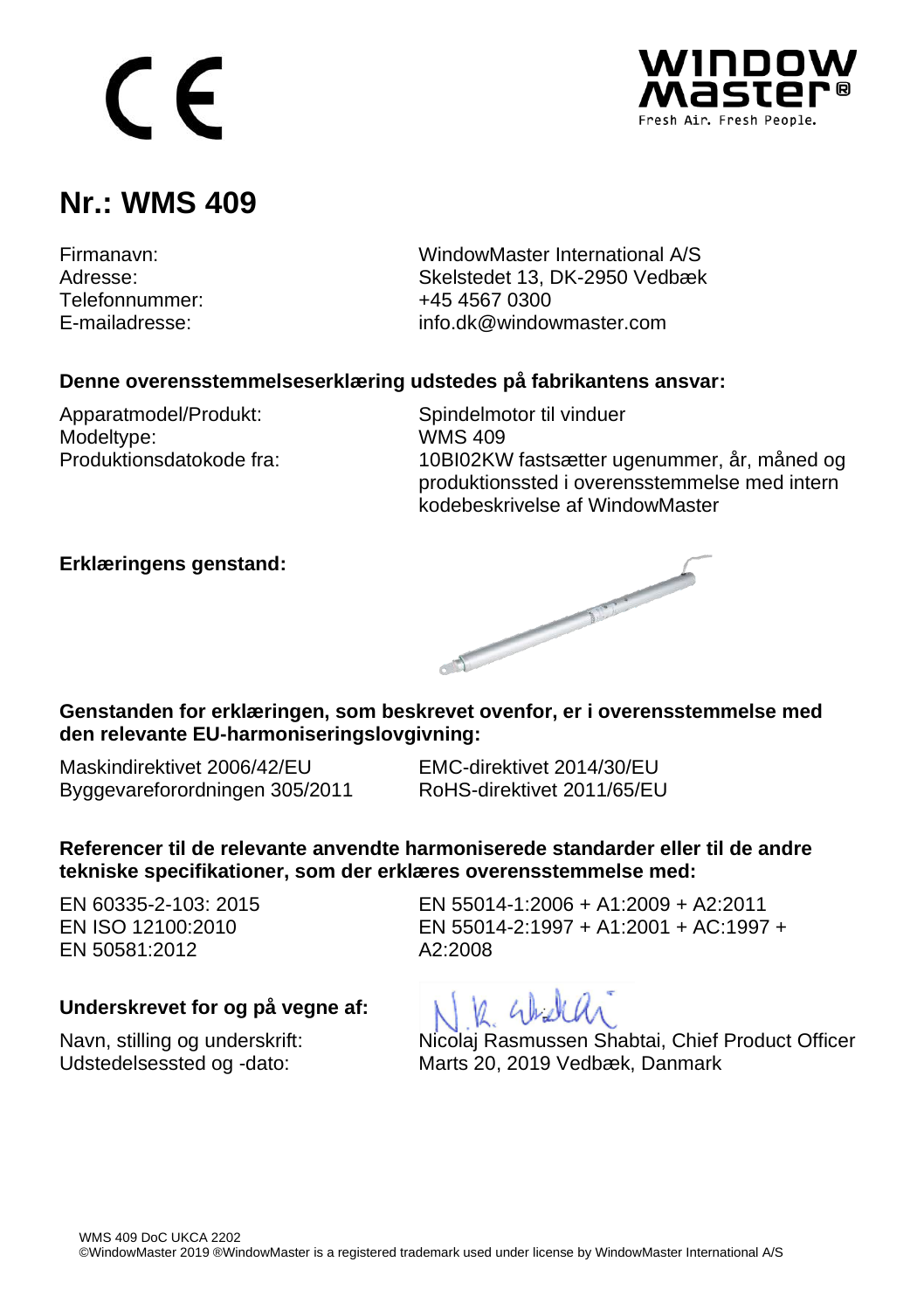## C E



## **Déclaration UE Conformité no : WMS 409**

Numéro de téléphone : +45 4567 0300

Nom de la compagnie :<br>
Adresse : WindowMaster International A/S<br>
Skelstedet 13 DK-2950 Vedbael Skelstedet 13, DK-2950 Vedbaek Adresse électronique : info.dk@windowmaster.com

### **La présente déclaration de conformité est établie sous la seule responsabilité du fabricant :**

Model/Type :<br>Code de date de production de :

Modèle de produit/produit :<br>Model/Type : Model/Type : WMS 409 10BI02KW déterminer le numéro de la semaine. l'année, le numéro du mois et le lieu de production conformément à la description interne du code par **WindowMaster** 

### **L'objet de la déclaration :**



### **L'objet de la déclaration décrit ci-dessus est conforme à la législation d'harmonisation de l'Union applicable :**

Directive machines 2006/42/EU CEM directive 2014/30/EU

Directive RoHS 2011/65/EU

### **Références des normes harmonisées pertinentes appliquées ou des autres spécifications techniques par rapport auxquelles la conformité est déclarée :**

EN 60335-2-103: 2015 EN ISO 12100:2010 EN 50581:2012

### **Signé par et au nom de :**

EN 55014-1:2006 + A1:2009 + A2:2011 EN 55014-2:1997 + A1:2001 + AC:1997 + A2:2008



Nom, fonction et signature : Nicolaj Rasmussen Shabtai, Chief Product Officer Date et lieu d'établissement : Mars 20, 2019 Vedbaek, Danemark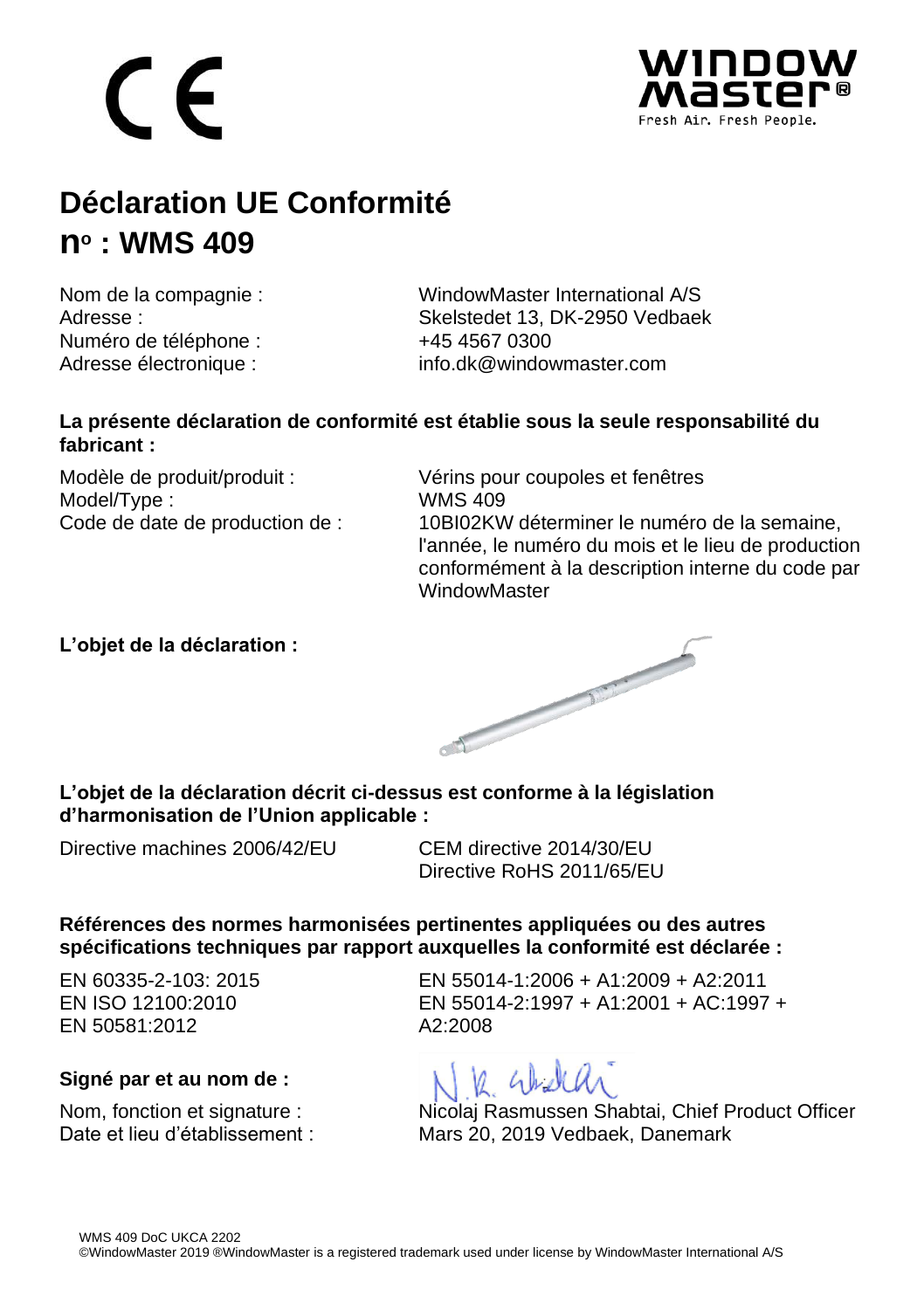



Supplied by

## **WindowMaster Control Systems Ltd**

Lamport Close

Kettering Parkway- Kettering

Northants NN15 6XY

Tel.: +44 1536 614070

- Fax: +44 1536 614071
- info@windowmaster.co.uk